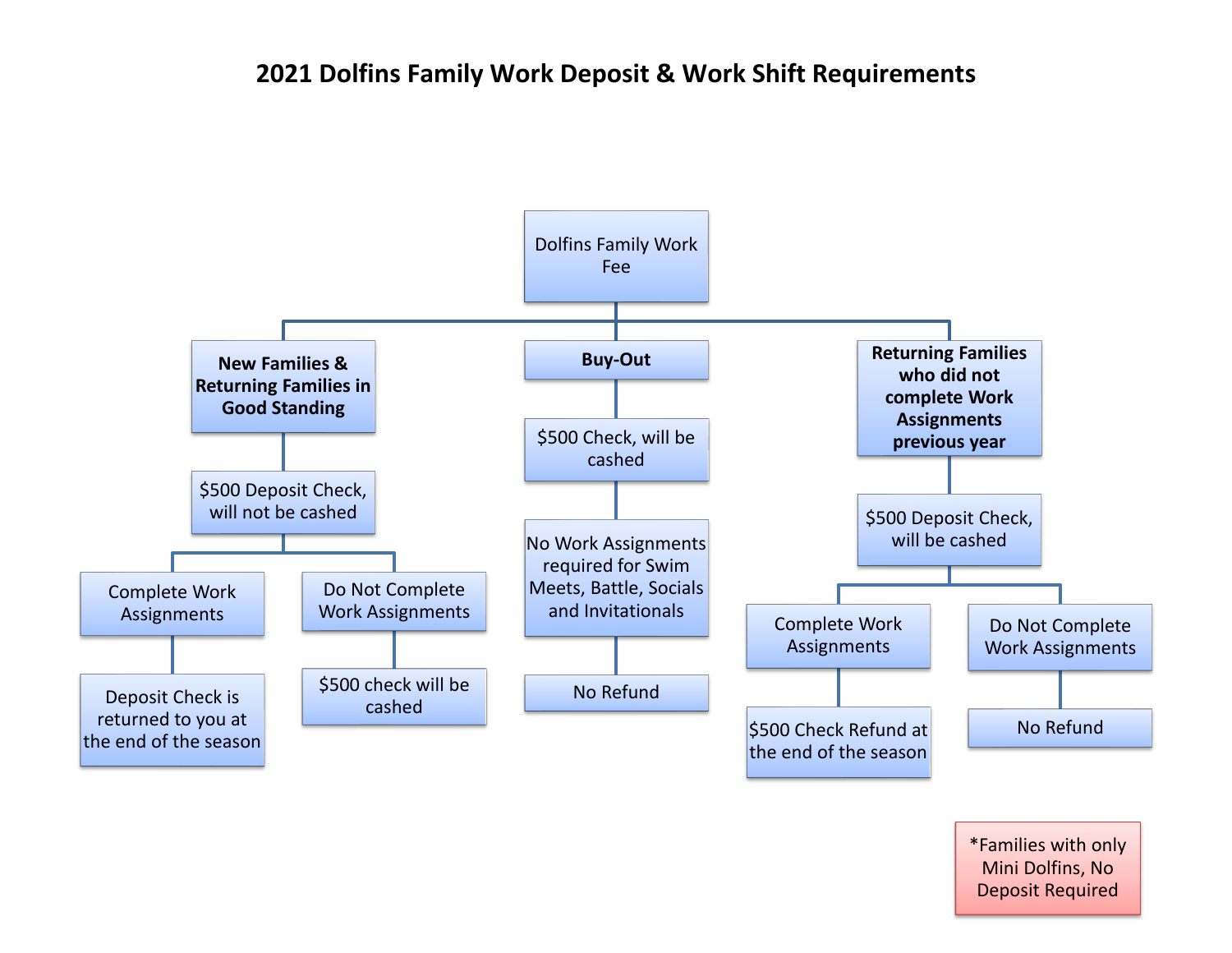# **2021 Dolfins Family Work Deposit & Work Shift Requirements**

Welcome to the Dolfins Swim Team! This information has been prepared to help explain the Dolfins Family Work Deposit and Work Shift Requirements. Parents/families play a vital role in the success of the Dolfins Swim Team and parent/family participation is required. Thank you in advance for helping to create a great summer swim experience for our kids!

#### **Work Fee Deposit Checks**

All families must submit a \$500 Deposit check by the first day of practice. Checks will NOT be cashed unless families indicate they are buying out, work is not complete, or families have outstanding invoices at the end of the season. The Deposit has been increased to match the buy-out. Please read this entire document for all the details.

#### **Work Assignments**

Once the meet schedule and total # of families is determined for the team, the number of job commitments will be confirmed. In general, the family commitment is:

- 1. Approximately 5 shifts (totaling 5 points) at regular meets (dual meets, league meet, season set-up/cleanup days)
- 2. 1 home meet set up or take down shift
- 3. 2-3 shifts (totaling 3 or more points) at Battle of the Ages (some jobs are worth more than 1 point)
- 4. All families that attend invitational's, including the County Meet, will be required to work a short shift (usually less than 2 hours)
- 5. 1 social event

Work assignments will be discussed at the annual team meeting in May, and registration for work assignments will open at the conclusion of the team meeting (May 20, 2021, watch your email for more details). All signups for work assignments will be done online through the Dolfins Team Unify (TU) website. Families with only Mini Dolfins are not required to have a job commitment, but you are encouraged to participate in our team fundraiser, Battle of the Ages.

# **Meet Hours**

In order to run a successful home meet, we need almost 50 volunteers! Parents are also needed to work at away meets. The jobs we are assigned at away meets are based on the needs of the hosting team. Check out the [job](http://www.teamunify.com/SubTabGeneric.jsp?team=reccvphdca&_stabid_=95089)  [descriptions](http://www.teamunify.com/SubTabGeneric.jsp?team=reccvphdca&_stabid_=95089) for more information about the variety of jobs available.

Some jobs require training, so please only sign up for a job that requires training if you are or will be trained for that position. The jobs that require training are not difficult; if there is a job you are interested in learning, Time Trials is a perfect place to start! All families should attend Time Trials so that your swimmer gets a base time for the season. Time Trials is considered an Invitational and all families attending Time Trials are required to work the event. Time Trials does not count towards your regular meet point's requirement.

# **Battle of the Ages - June 26 & 27, 2021**

Battle of the Ages is the Dolfins largest fundraiser. All families are required to work to make this event a success. Look at the [job descriptions](http://www.teamunify.com/SubTabGeneric.jsp?team=reccvphdca&_stabid_=95089) to see more information about the Battle jobs. If you are interested in a Battle lead position, please contact the Battle Meet Director at [BattleoftheAgesPHD@gmail.com.](mailto:BattleoftheAgesPHD@gmail.com) Some Battle lead positions meet your general work assignment requirement. Please contact the Battle Meet Director information about these lead positions. There are limited pre-Battle jobs, available on a first-come, first-served basis, for those who must be out of town the weekend of the meet.